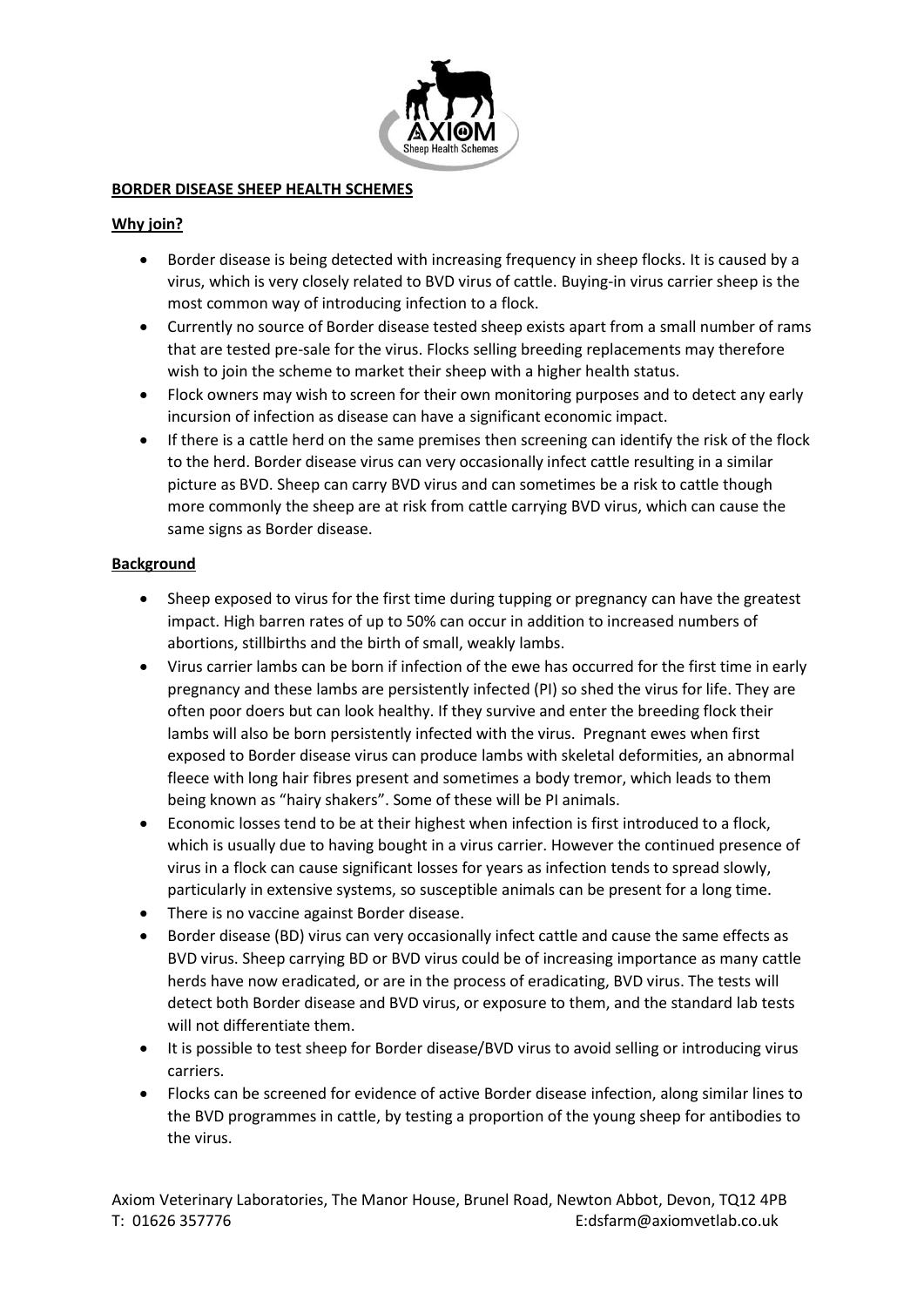

 Sheep can become infected with the virus without showing any obvious clinical signs. They will clear the virus from their bodies within a week to ten days but during that period they can be infectious to others. If they are in early pregnancy when first infected with the virus the unborn lamb cannot clear the virus so will be born persistently infected (PI) with virus. These PI sheep do not produce antibodies to the virus. Other sheep will produce antibodies within a couple of weeks of being infected with the virus and these antibodies persist for many years afterwards. Testing a proportion of the young sheep for antibodies to Border disease can therefore indicate if there is likely to be active, or recent exposure to, Border disease virus in the group.

## **Two Border disease test programmes are available depending on the level of flock biosecurity:**

- 1. **Border disease Accreditation Scheme** (requirement for a minimum 2 metre gap at all points between any adjacent flocks)
- 2. **Border disease Monitored-Free Scheme**. This is a lower status programme as there is no requirement for a gap between adjacent flocks. In this programme in-lamb female sheep or ewes with young lambs at foot cannot be sold with Border disease Monitored-Free status due to the lower level of biosecurity.

# **Testing requirements**

Only lowland flocks can gain status. The same flock screening tests apply to each programme. Testing needs to have been carried out on a proportion of the current year's lamb crop before they can be sold with Border disease status. To gain status clear screens are required on two consecutive lamb crops. There are also rules relating to sheep being added to the flock.

### **Year 1 (First Qualifying Test):**

 Blood sample 12-15 homebred lambs (as per TABLE 1 BELOW) **aged at least 4 months old** (but if possible 5-6 months old, up to a maximum of 12 months old) **from each group/field** for antibodies to Border disease virus. To be classed as a group the lambs should have been mixing for at least two months. If shorter than this, a proportion from each of their previous groups should be tested (according to the figures in table 1 below) based on the original group numbers.

### **TABLE 1**

| No. of lambs in group | No. of lambs to blood sample from each group<br>(95% confidence of detecting a 20% seroprevalence) |
|-----------------------|----------------------------------------------------------------------------------------------------|
| 25                    | 12                                                                                                 |
| 50                    | 14                                                                                                 |
| 80                    | 14                                                                                                 |
| $100+$                | 15                                                                                                 |

 At the time of the first qualifying test, if sheep have been purchased since the previous tupping period it would be advisable to test them for the virus. Samples can be pooled for virus testing. Samples from any positive pools will need to be tested individually at additional cost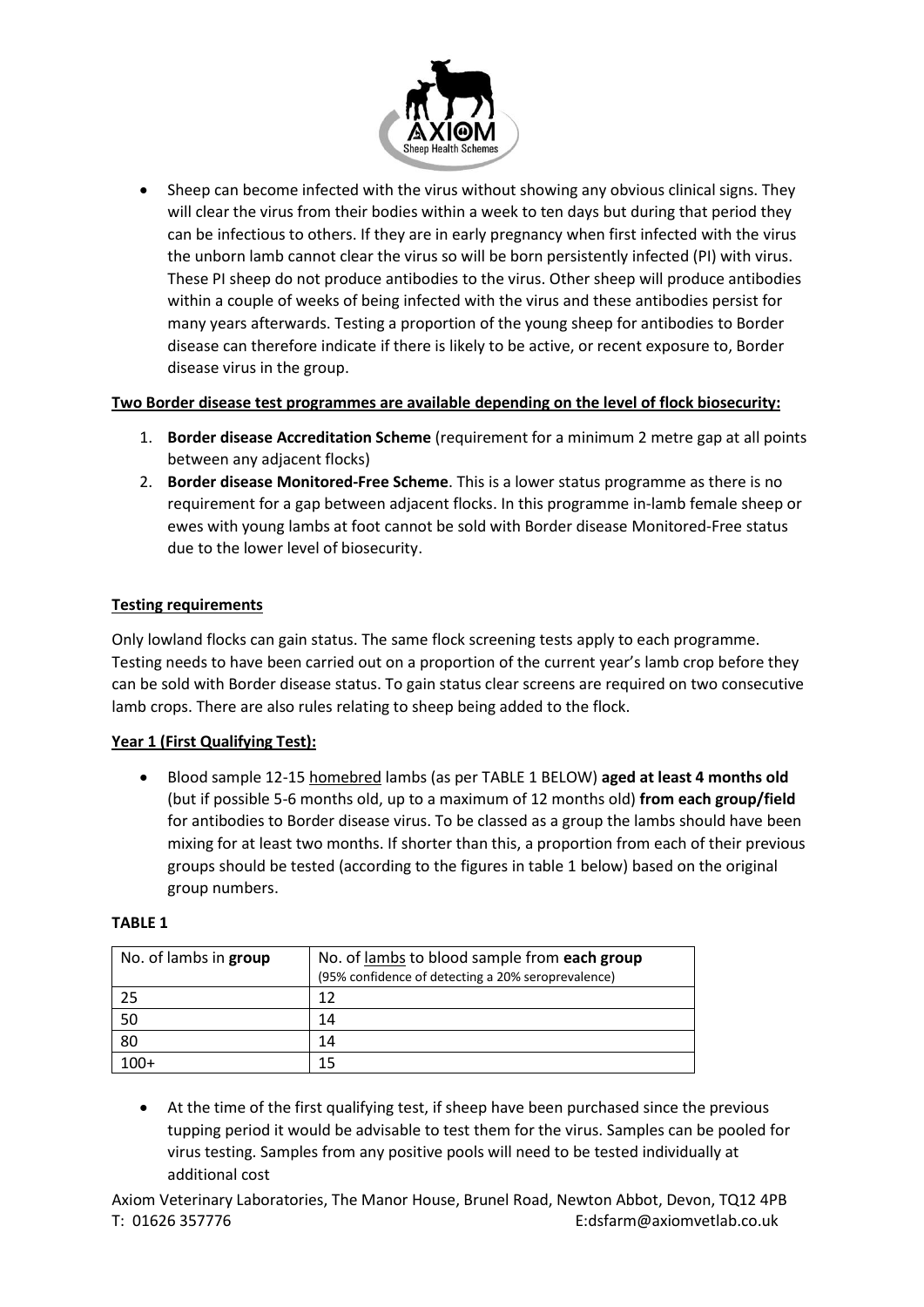

- Any sheep to be added to the flock after the first qualifying test, must originate from a Border disease **Accredited** flock or be tested for **virus** before being added to the flock. Border disease Monitored-Free flocks can add sheep from other BD Monitored-Free flocks (providing they are not in-lamb ewes or ewes with young lambs at foot, in which case the lambs need to be tested for virus before they can be added).
- If in-lamb females are being added from a flock that is not Accredited for Border disease virus, the group must remain in isolation until the lambs are born and can also be tested for the virus.

# **FAST TRACK OPTION TO POTENTIALLY GAIN STATUS IN YEAR 1:**

In addition (for fast track option only):

- Blood sample 8-11 homebred yearling sheep (**aged 12-24 months**) from each separate group for antibodies to Border disease virus (according to the numbers in TABLE 2 BELOW).
- If there are no sheep in this category then two consecutive clear screens of lamb crops a year apart will be required to gain status.

In addition (for fast track option only):

 Blood test any rams that were not used in the last breeding season. Any barren ewes that are not being culled plus any flock replacements that have been bought-in since the previous tupping period must also be tested for virus (unless they have been mixing with the lambs in the main flock for at least two months). These sheep will be tested for virus. Samples can be pooled for testing (up to ten per pool). Samples from any positive pools will need to be tested individually at additional cost.

# **TABLE 2**

| <b>Number of homebred</b> | No. of yearlings to blood sample from each separate group |
|---------------------------|-----------------------------------------------------------|
| yearlings in group        | (THIS TESTING IS REQUIRED IN YEAR 1 IN FAST TRACK OPTION  |
|                           | ONLY) (95% confidence of detecting a 30% seroprevalence)  |
| 25                        | 8                                                         |
| 30                        | 9                                                         |
| 50                        | 10                                                        |
| 100                       | 10                                                        |
| 200                       | 10                                                        |
| 500                       | 10                                                        |
| $800+$                    | 11                                                        |

# **YEAR 2 (Second Qualifying Test) & SUBSEQUENT YEARS (for all flocks):**

- On an annual basis blood sample 12-15 homebred lambs aged 4-12 months old **from each group/field** for antibodies to Border disease virus (according to the numbers in TABLE 1).
- Any sheep to be added to the flock must originate from a Border disease **Accredited** flock or be tested for **virus** before being added to the flock. Samples can be pooled for testing. Samples from any positive pools will need to be tested individually at additional cost. If in-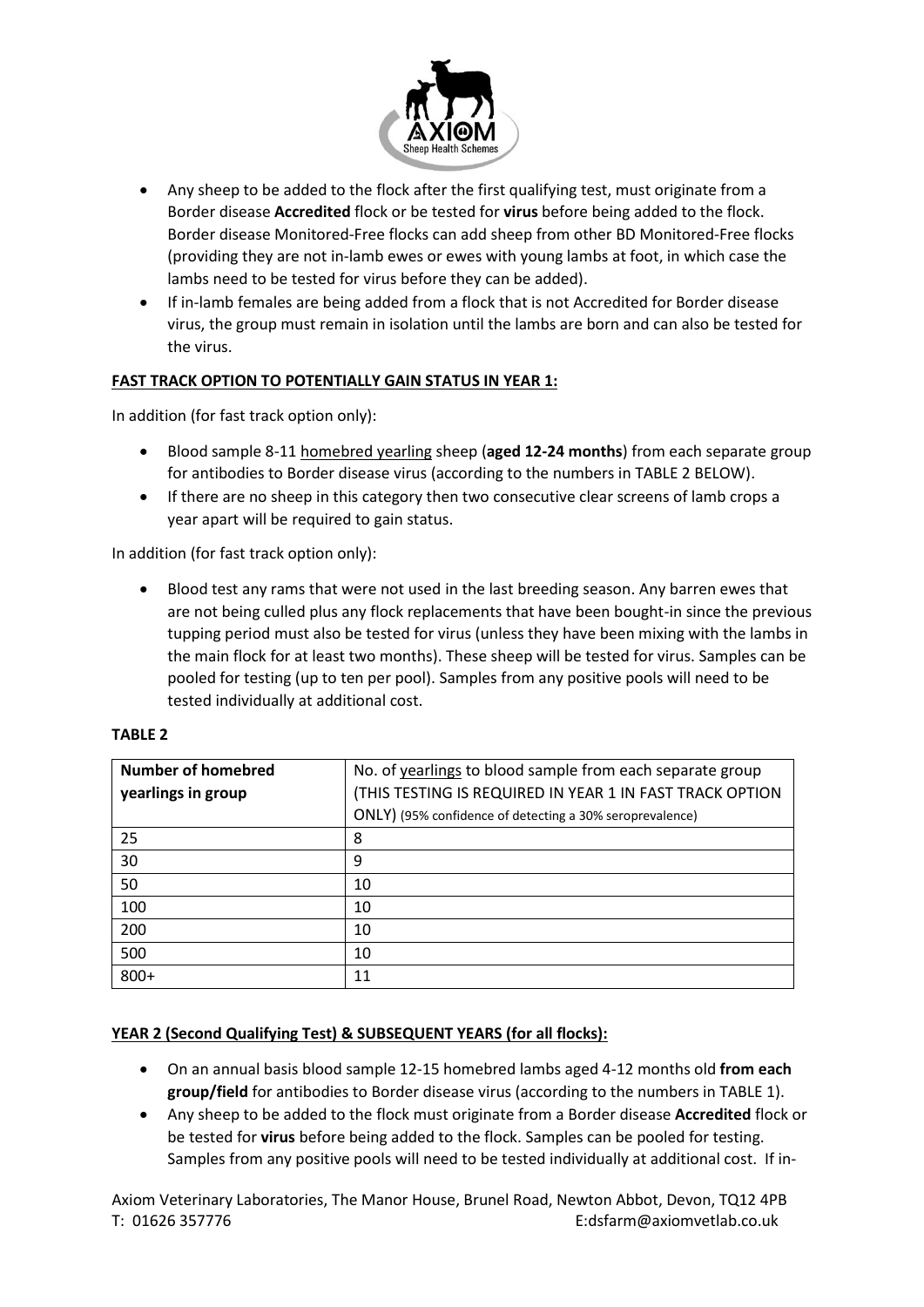

lamb females are bought from a flock that is not Accredited for Border disease virus, the group must remain in isolation until the lambs are born and can also be tested for the virus.

# **AWARDING OF STATUS**

If all samples are negative for antibodies to Border disease virus at each qualifying test, and providing any sheep tested for virus have negative results, the flock will gain Border disease Accredited Free or Monitored Free status, as appropriate. This may be in the first year, if the fast track option has been followed, or in the second year of testing once two consecutive lamb crops have been screened with negative results. A flock health declaration will be issued once two clear screens have been achieved and a signed declaration has been received from the flock owner/manager confirming that the flock has been complying with the scheme rules.

Status will be valid for up to 12 months however a proportion of each lamb crop must be screened (as per table 1) before they can be sold with Border disease Accredited or Monitored-Free status.

For Border disease Monitored-Free flocks: in-lamb females and ewes with young lambs at foot cannot be sold with Border disease Monitored-Free status.

### **Scheme Rules**

A proportion of the most recent lamb crop must be screened (as per table 1) before they can be sold with status.

Border disease Accredited or Monitored Free sheep must not mix or be housed with sheep that do not have the same Border disease flock status or an individual negative result for Border disease virus.

If Border disease Accredited or Monitored Free sheep are attending shows then contact with adjacent penned sheep should be minimised where possible e.g. through the use of tarpaulins/plastic sheeting. During judging mouthing should be done by the handler not the judge.

In the Border disease Monitored-Free programme any in-lamb females or ewes with young lambs at foot cannot be sold with Border disease status due to the lower level of biosecurity.

Colostrum can only be used that has been obtained from ewes with Border disease Accredited (or Monitored-Free status, if in the Monitored-Free programme) or from a ewe that has had a negative test result for Border disease **virus**.

Semen and embryos can only be used from sheep that are:

- Border disease Accredited or
- Border disease Monitored Free (only for flocks in BD Monitored-Free programme) or
- Blood sampled and have a negative Border disease **virus** result prior to collection of semen or embryos or at any stage subsequent to collection and prior to use of the semen/embryos.

Equipment that is shared with sheep with no Border disease status must be cleaned and disinfected before use e.g. livestock trailers.